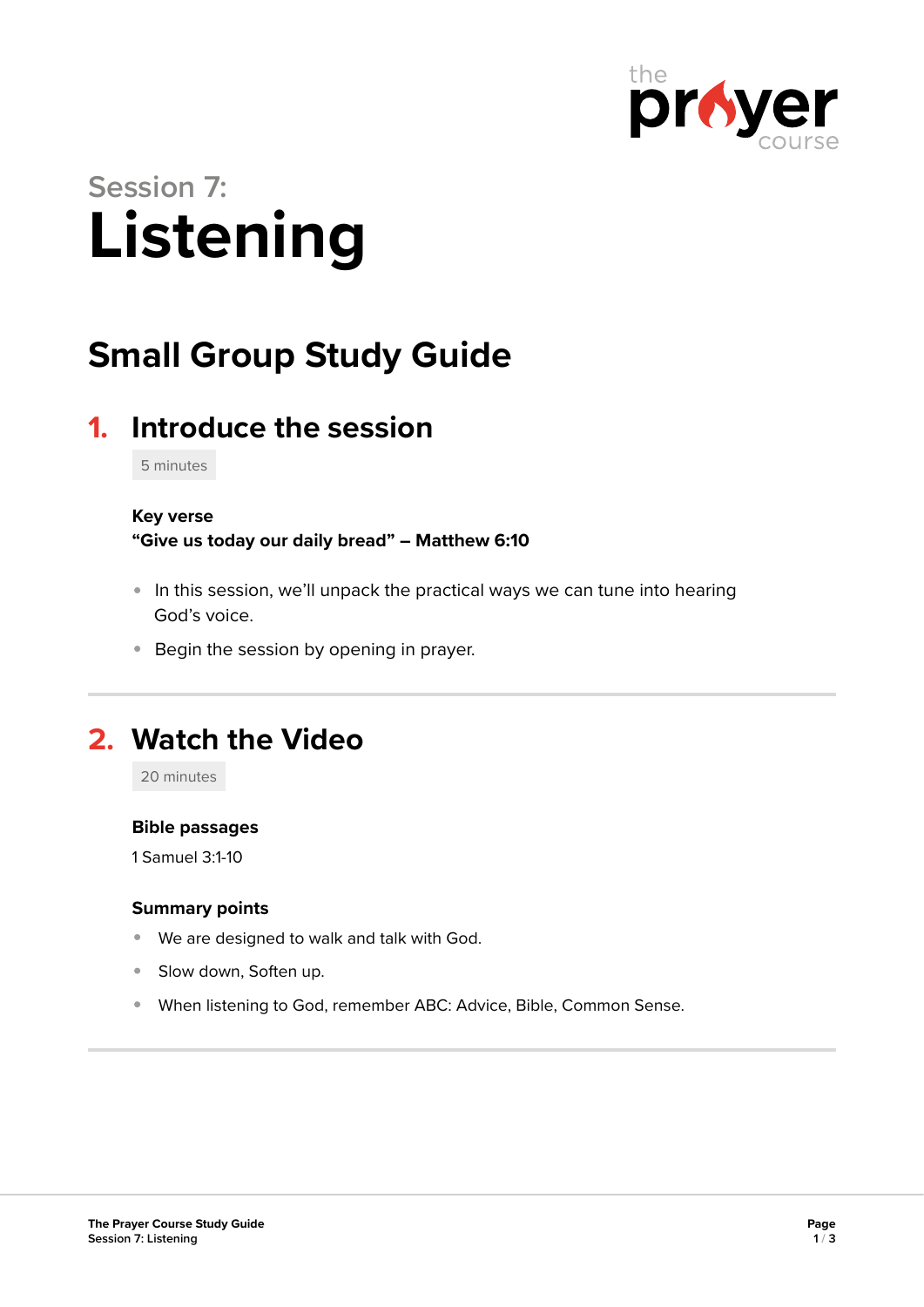# **3. Discussion Questions**

20 minutes

- **Q.** What did you find most helpful or most challenging in the video?
- **Q.** Do you feel like your connection to God's voice is like "wi-fi", "cell phone" or "snail mail"? Do you find it's obvious when God is speaking to you?

Pete mentioned that we all hear God differently: **"It's okay to hear God the way he's made you."** 

**Q.** Do you experience hearing God's voice in a specific way? If so, how?

Pete suggested two ways we can tune into God's voice:

### **"Slow down"**

**Q.** What practical actions could you take this week to make time for listening to God?

### **"Soften up"**

**Q.** How can we encourage one another to "keep our hearts soft" in the busyness of our daily lives?

### **4. Do it**

15 minutes

Practise listening to God together. There are a few different ways you might like to do this, depending on your group:

- Split into small groups of 3 people, and take it in turns listening to God for one person at a time. Remind your group members to apply the "ABC" acronym for anything they think God is saying!
- Practise the Lectio Divina together as a group. You might like to explore the teaching of Jesus in Matthew 5:13-16